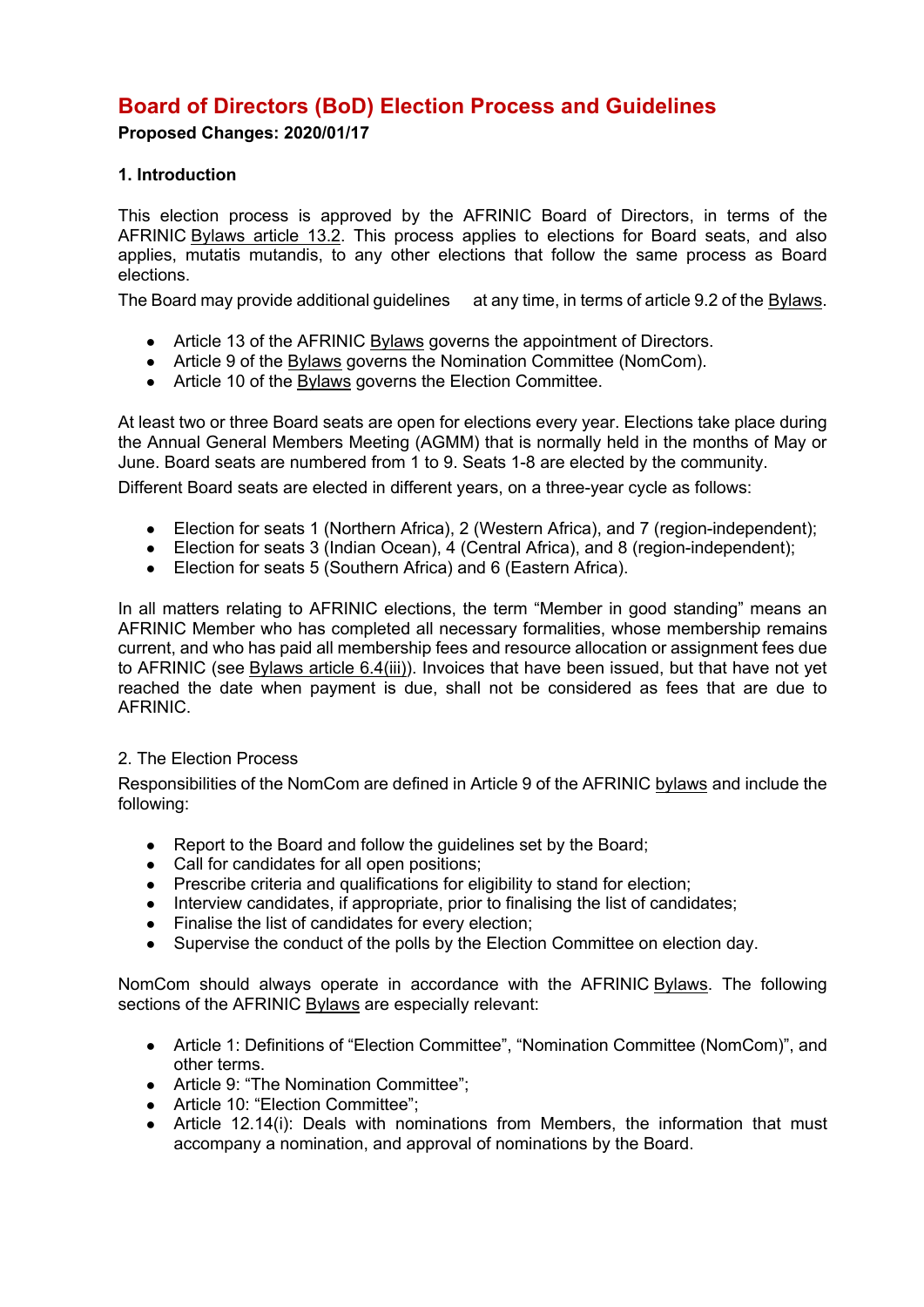A new NomCom shall be appointed every year, to handle elections during the entire calendar year. In addition to dealing with Board elections, NomCom will serve a similar role for any other elections by the AFRINIC Membership or community.

### 2.1 Eligibility for membership of NomCom

In terms of Article 9.1 of the Bylaws:

- No candidate for election to the Board may be a member of the NomCom;
- No person domiciled in a region whose Board seat is open for renewal may be a member of the NomCom.

The Board further expects NomCom members to:

- be neutral; to have no interest in the results of the elections;
- be trusted members of the AFRINIC Internet community;
- have good knowledge of the AFRINIC business environment;
- possess prior NomCom experience in the I\* ecosystem is preferred;
- do their best to fulfill their responsibilities.

### 2.2 Appointment of NomCom members

In terms of article 9 of the Bylaws, the NomCom shall consist of a chairman and three other members as appointed by the Board. In other words, the Board appoints four members, and one of those will be the chair. The Board's practice is to appoint the four members as follows;

- One member selected from within the AFRINIC Board;
- Three members selected by the AFRINIC Board from the community, after a call for volunteers;

The Board shall call for volunteers and appoint NomCom members following an appointment process determined by the Board, and following the timeline given in this election process document.

### 2.3 NomCom chair

The four members of the NomCom shall choose a chairperson, who shall be one of the three community members (not the Board member).

### 2.4 Role of the Board representative

The Board representative is a full voting member of NomCom. The Board representative may report to the Board on the general activities and progress of NomCom, including the number of candidates and whether individual candidates are found to be qualified or not, but shall not report on confidential discussion of the merits of individual candidates.

### 2.5 Communication with the Board

Since the Board representative is part of Nomcom, he/she can summarize the activities of NomCom to the Board; however, the official communication channel between the Board and NomCom will be between the NomCom Chairperson and Board Chairperson, with the CEO in copy.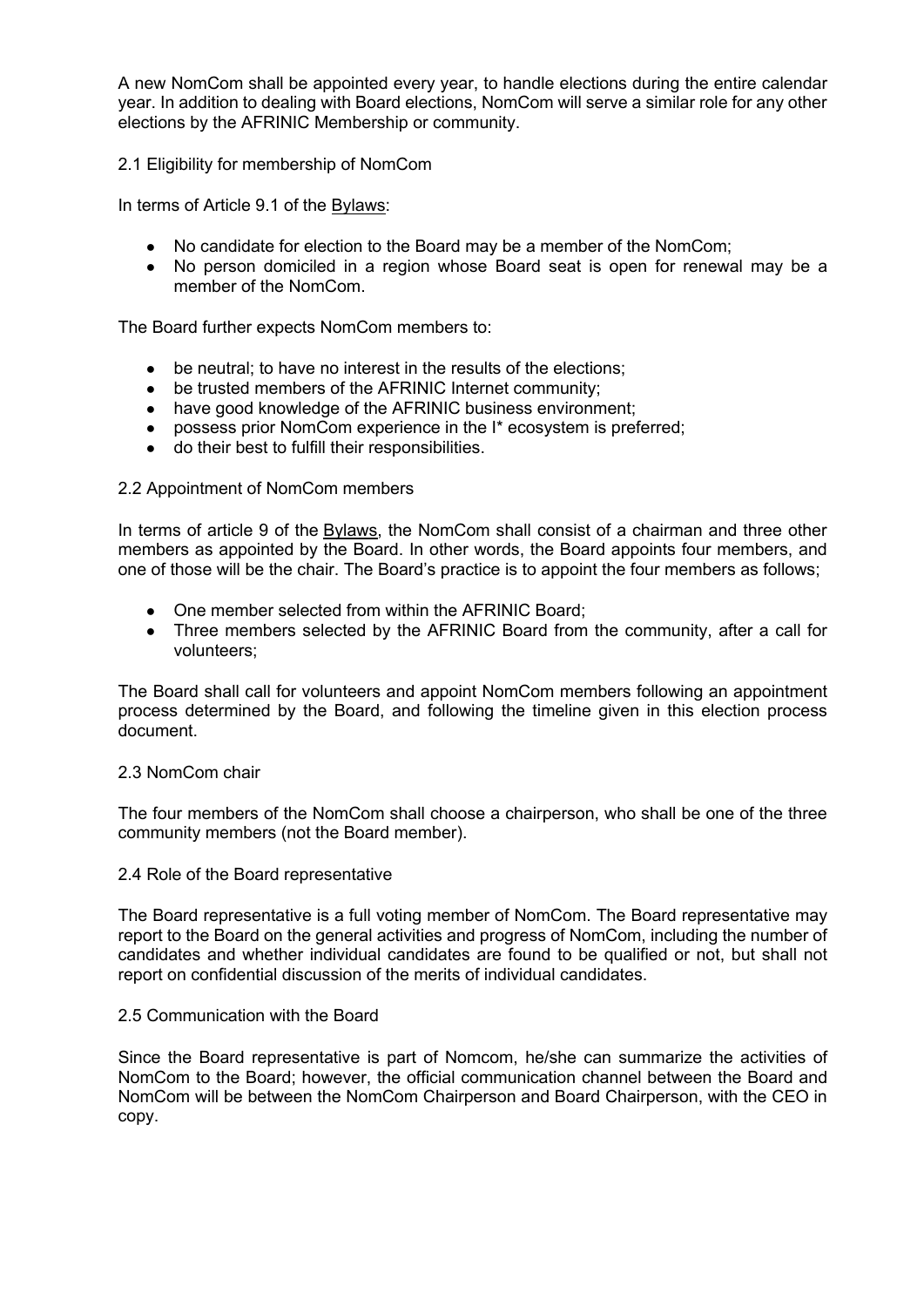### 2.6. NomCom decision making process

NomCom decisions may be made by majority vote. In the event of a tie, the issue shall be discussed further, and then the vote shall be repeated. In the event of a tie that cannot be resolved through additional discussion, the Chair of the NomCom has an additional casting vote.

### 2.7. Staff support to NomCom

AFRINIC staff shall provide reasonable logistics support on request from the NomCom chair to the CEO. Such support includes publication of the list of nominees, compilation of comments, mailing list moderation, website updates, communication with nominees, and other duties pertaining to the roles and responsibilities of the NomCom.

AFRINIC staff may also answer questions about factual issues relating to AFRINIC membership or participation in AFRINIC events or discussions. Under no circumstances should AFRINIC staff participate in NomCom's discussion of the merits of any candidate.

2.8. NomCom remuneration and travel support

NomCom members do not receive any remuneration.

AFRINIC will provide travel support for the NomCom Chair to attend any AFRINIC meeting at which an election is held. Subject to budget status as determined by the CEO, AFRINIC may also provide travel support to additional members of NomCom.

### **3. Election Committee**

Logistics of running all elections will be managed by the Election Committee, which is appointed by the CEO in terms of article 10 of the Bylaws. The CEO shall also appoint a Chair of the Election Committee.

A new election committee shall be appointed every year, to handle elections during the entire calendar year.

In addition to dealing with Board elections, the Election Committee will serve a similar role for any other elections by the AFRINIC Membership or community.

# **4. Relationship between NomCom and Election Committee**

The Election Committee consists only of AFRINIC staff, and does not include any NomCom representatives (Bylaws Article 10). However, in terms of Bylaws Article 10.1(iii), the Election Committee must liaise with the Chairperson of the Nomination Committee, set up under Article 9 of the Constitution, for the holding of polls on election day."

# **5. Nomination and Selection of Candidates for Elections**

### 5.1. Distinction between nominations and candidates

Different parts of the Bylaws or the election process refer to "nominations" and "candidates". These are not the same. Nominations are the input to NomCom, in terms of Bylaws article 9.3(ii)(a). The list of candidates is the output from NomCom, in terms of Bylaws Article 9.3(ii)(d).

Not all nominations become candidates. Some nominees may not be eligible; some may withdraw; some may not be approved by the Board in terms of Bylaws article 12.14(i); some may not be selected by NomCom for any reason.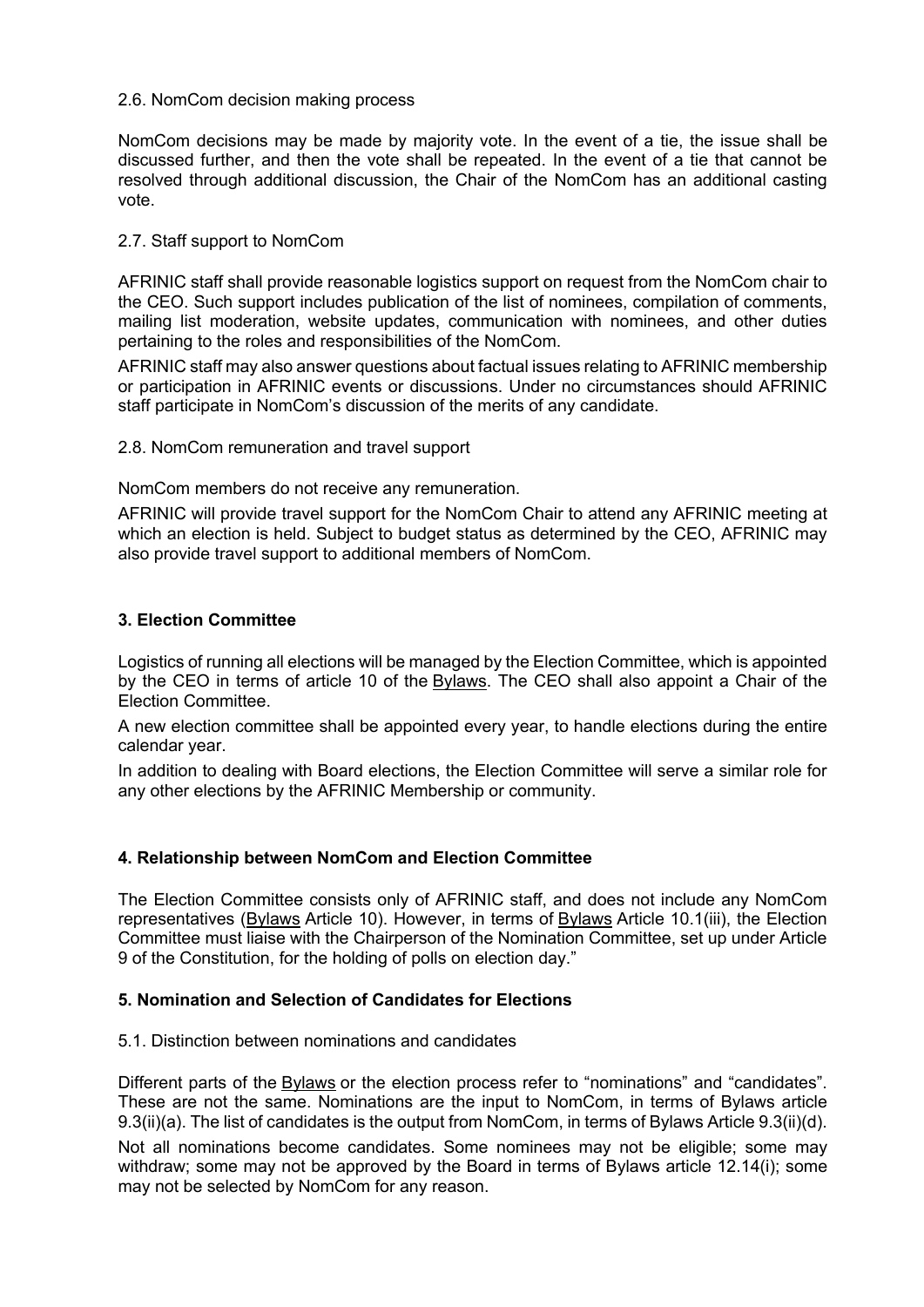### 5.2. Eligibility to nominate

In terms of Bylaws Article 12.14(i), "Each Member may nominate one individual who shall be eligible to be elected as a Director." This means that only Members in good standing may make nominations for Board seats. Also, each member may make no more than one nomination (for each open position). In practice, AFRINIC members are usually organisations who have designated contact persons, and one of the contact persons may make a nomination on behalf of their organisation. This means that no seat that is open for election may have multiple nominators or supporters that represent the same Member. The same requirement applies to all elections where the AFRINIC Members vote (e.g. Board, Governance Committee), but not in elections where the AFRINIC community votes.

To assist in verifying this, nominators should be required to state their AFRINIC org-id on the nomination form, and the person submitting the nomination must be an authorized contact for the Member. Self-nominations and nominations by those who are not registered contacts of AFRINIC members in good standing are also allowed, but with the condition that the nomination must be formally backed by authorised and registered contacts of at least two AFRINIC Members in good standing.

5.3. Criteria and qualifications for eligibility to stand as a candidate

In terms of the Bylaws section 9.3(ii)(b), the NomCom shall prescribe criteria and qualifications for eligibility to stand as candidate.

Note that, for regional seats, Bylaws Article 13.5 does not prescribe requirements for citizenship or residence in the sub-region that the Director intends to represent. Past practice has been to require residence in the sub-region at the time of the election. The Board recommends that NomCom should continue this practice.

Before publishing the "criteria and qualifications", NomCom shall submit a draft to the Board for comments. Responsibility to set the criteria and qualifications for eligibility to stand as candidate lies with the NomCom, but NomCom should consider the Board's comments (if any).

The provisions of the Bylaws articles 13.10, 13.11, and 13.12 shall be observed. Those provisions are:

13.10. No person shall be appointed or hold office as a Director if s/he is a person who:

(i) is under 18 years of age;

(ii) is an undischarged bankrupt;

(iii) would, but for the repeal of Section 117 of the Companies Act 1984 of Mauritius, be prohibited from being a Director or promoter of, or being concerned or taking part in the management of, a company within the meaning of that Act;

(iv) is prohibited from being a director or promoter of or being concerned or taking part in the management of a company under Sections 337 or 338 of the Act ;

(v) is not a natural person; or

(vi) has been adjudged to have been of unsound mind.

13.11. A person shall not be appointed a Director of the Company unless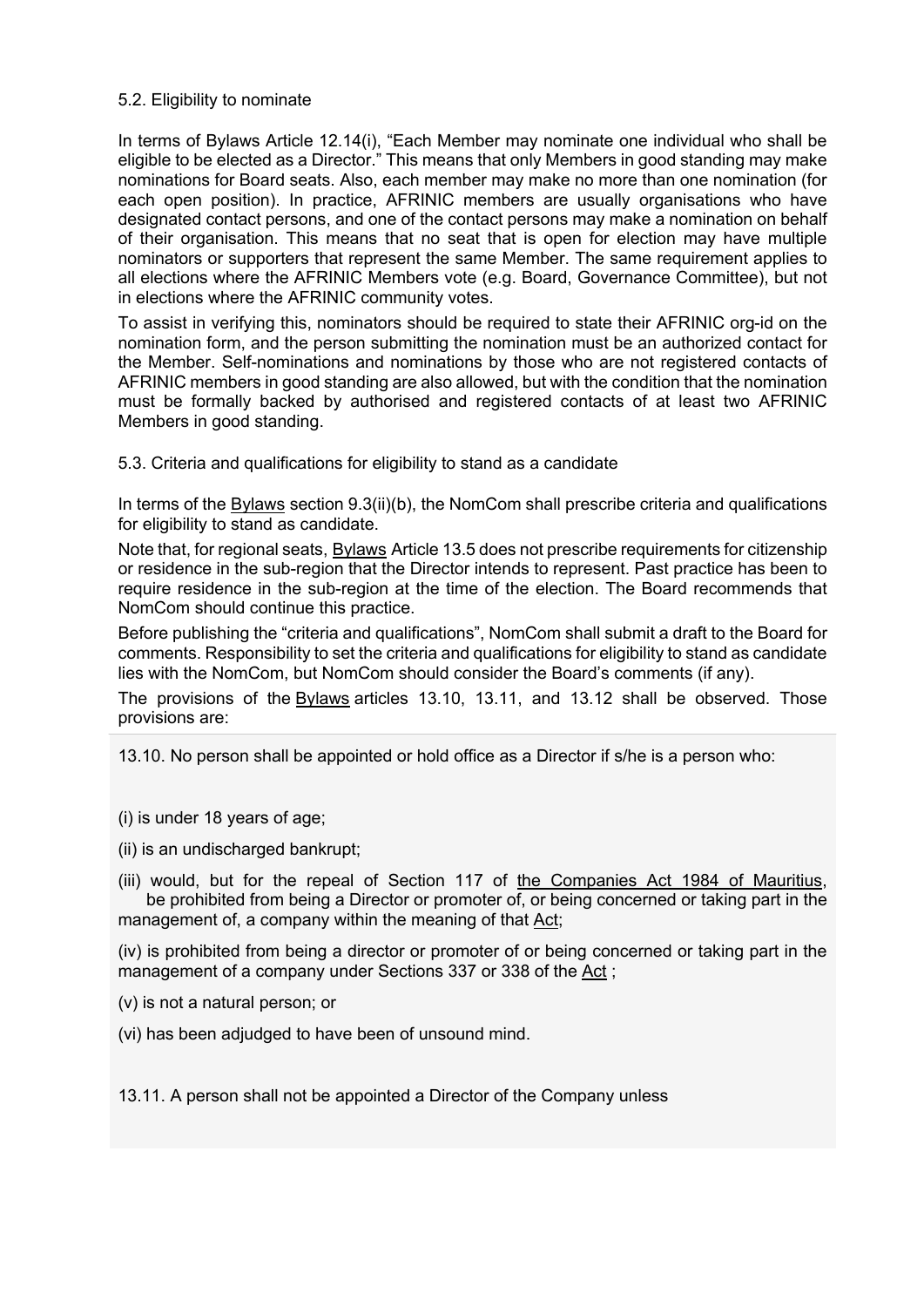(i) that person has consented in writing to be a Director and certified that he/she is not disqualified from being appointed or holding office as a Director in accordance with the Act; and

(ii) that person has signed the forms required to be a Registered Member under Article 6.3 above.

13.12. Further to the provisions of Section 13.11, the NomCom shall, as far as practically possible, seek the following additional conditions for the eligibility of candidates to the position of Board Directors:

(i) previous Board or organisational leadership experience;

(ii) skills in business management and leadership;

(iii) fundraising for not-for-profit organisations experience;

(iv) network operations and Internet services experience; and

(v) international Business development experience.

5.4. Nomination form

NomCom should work with staff to design a nomination form for use in the online nomination process.

The nomination form should include fields for all the information required by Bylaws article 12.14(i): "the full name and address of the nominated person as well as a short description of the person, including the person's professional background, age, nationality, residential address and the region, which the person is proposed to represent."

There should be provision for upload of a photo and brief biography of the nominated person.

There should be provision for the nominated person to indicate their consent to publication of their name, photo, brief biography, nationality, and the region which they are proposed to represent, for use during the election process including the public comment period.

The nomination form should include the name of the nominator, and the AFRINIC org-id of the AFRINIC Member that the nominator is authorised to represent, to enable the nominator to be checked against the provisions of Bylaws article 12.14(i).

For reference, Bylaws Article 12.14(i) states:

12.14 Member Proposals

(i) Each Member may nominate one individual who shall be eligible to be elected as a Director.

 Such nominations must be received by the Nomination Committee not less than three (3) weeks

and not more than eight (8) weeks prior to an Annual General Members' Meeting called under

Article 11.1 of this Constitution at which Directors will be elected. Such nominations shall,

 subject to the Election Guidelines document, be approved by the Board, and, inter alia, contain

 the full name and address of the nominated person as well as a short description of the person,

 including the person's professional background, age, nationality, residential address and the region,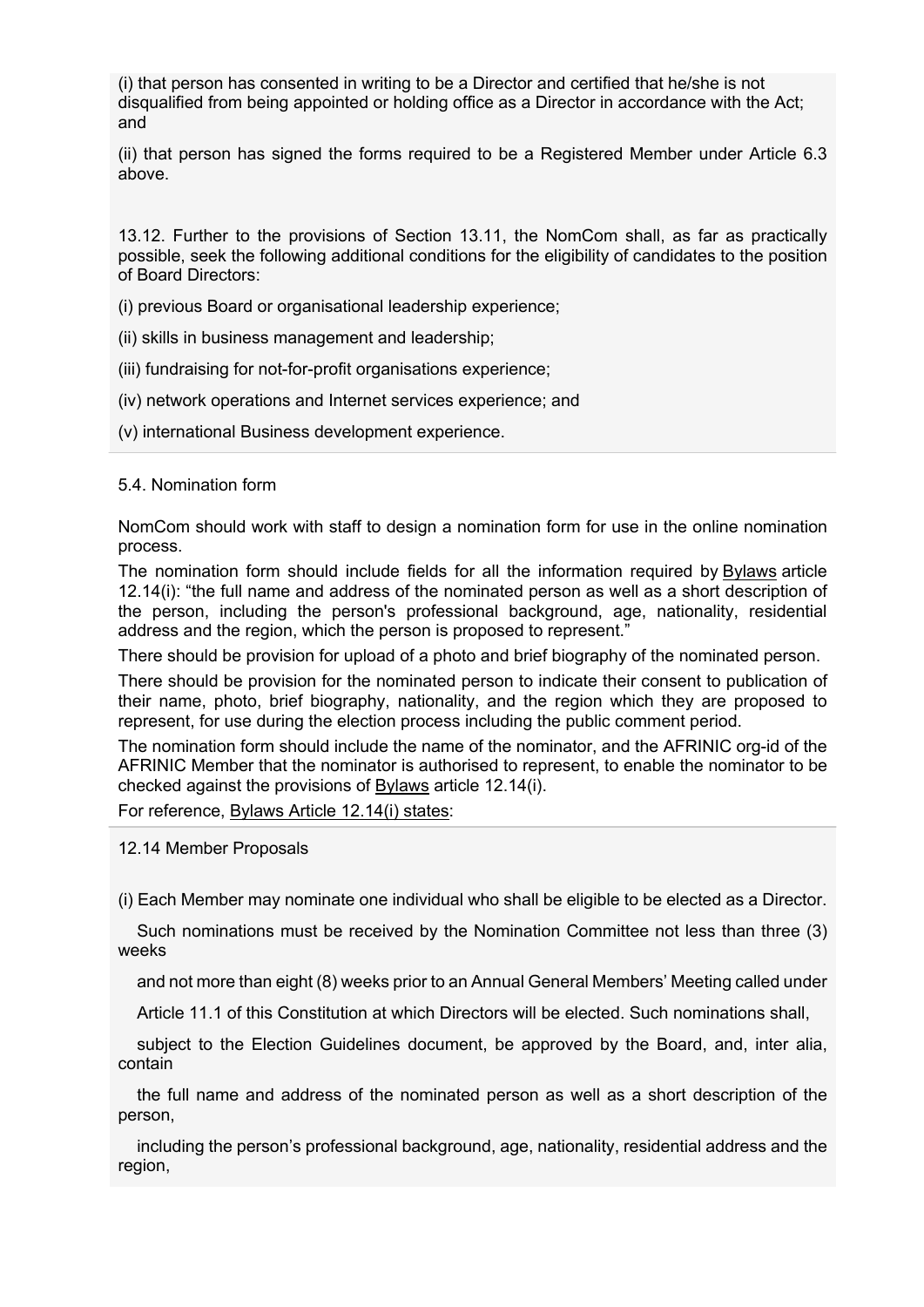### 5.5. Call for nominations

In terms of the Bylaws Article 9.3(ii)(a), the NomCom shall call for candidates for elections held by AFRINIC. The call for candidates shall include information about the open positions, the "criteria and qualifications" for candidates as set by the NomCom and the Bylaws, the criteria for nominators, and the nomination process and timeline.

#### 5.6. Submission of nominations

The Election Committee will arrange for completed nomination forms, submitted online, to be sent via email to NomCom.

#### 5.7. Checking of criteria

The Election Committee should check that nominations are received in good time, that nominators or supporters are persons who are authorised contacts for AFRINIC members in good standing, and that no seat has multiple nominators or supporters that are from the same Member. The NomCom Chair should ask each nominee to verify that they consent to stand, and that they consent to have their information published. For Board seats, they should be asked to certify that they are eligible in terms of Bylaws Article 13.10.

The NomCom Chair should contact each nominator or supporter to verify that they nominated or supported the nominee.

NomCom should check each nominee against the "criteria and qualifications" published during the call for nominations.

For regional seats, such as Board seats 1 to 6 as defined in the Bylaws Article 13.4(i), Election Committee staff should check the relationship between country or economy, and sub-region, as provided in the nomination. The web page at https://afrinic.net/service-region should be used as a reference for the relationship between countries or economies, and the sub-regions defined in Article 13.5 of the Bylaws. In the event of any apparent discrepancy, the Election Committee staff will bring the issue to NomCom's attention, and it will be NomCom's responsibility to decide how to handle the matter.

5.8. Board approval of nominations

After nominations are received, the Board must approve them in terms of Bylaws section 12.14(i). This must happen early in the process, before NomCom spends much effort in finding the best candidates, and certainly before NomCom finalises the list of candidates in terms of the Bylaws section 9.3(ii)(d). Note that the Board does not approve the slate of candidates (the output from NomCom); the Board approves the nominations (the input to NomCom).

NomCom shall send the list of nominations, and all related information, to the Board as early as possible. The Board shall respond to NomCom in a reasonable time, with the list of approved nominations, and any concerns.

#### 5.9. Number and diversity of candidates

In terms of the Bylaws section 9.3(i)(a), the NomCom must "use its best effort towards ensuring that a satisfactory number of individuals from the African internet community stand as candidate". To that end, NomCom should proactively look for candidates, in addition to publishing a call for nominations.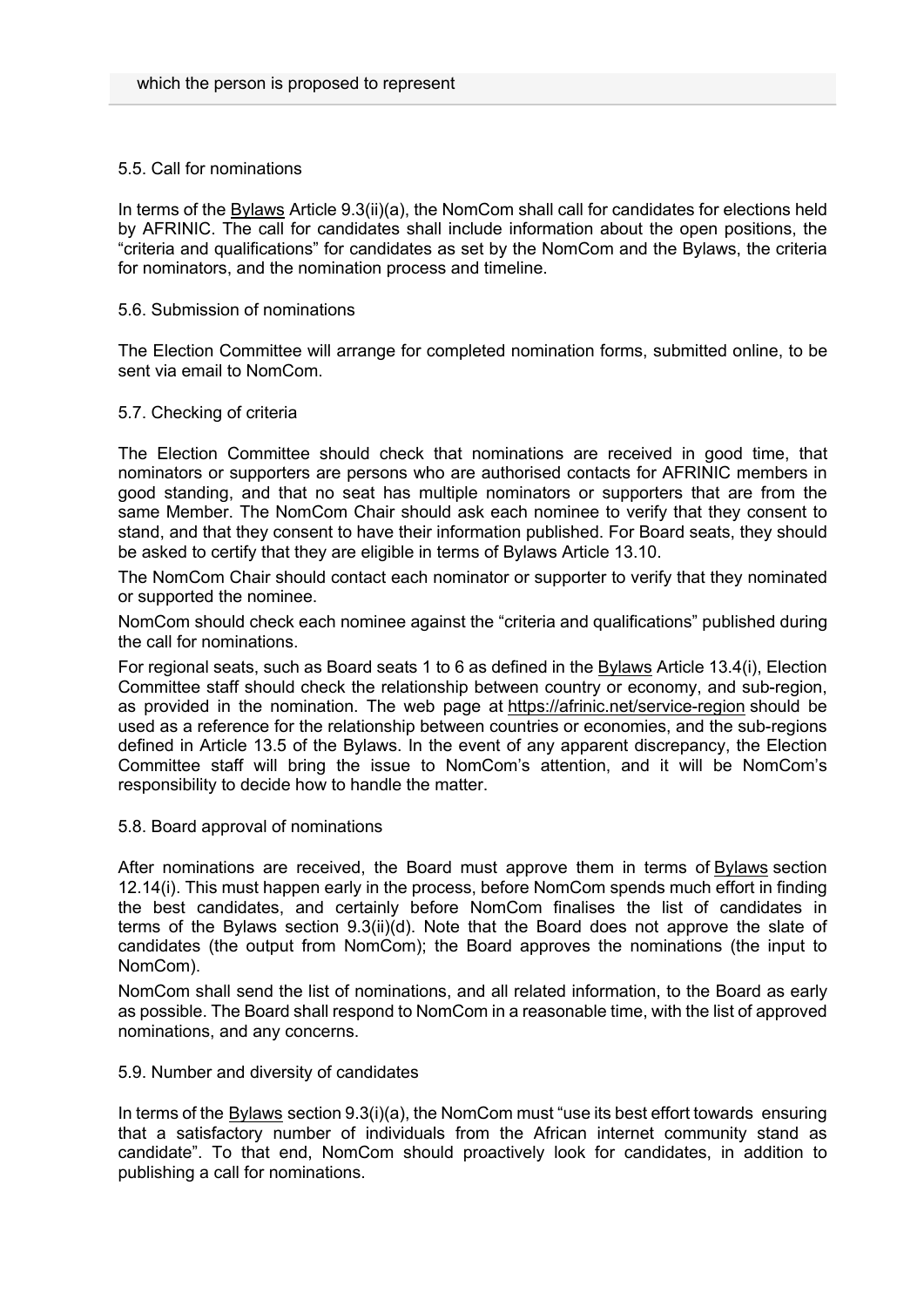The Bylaws do not define a minimum or maximum number of candidates for each position. The Board recommends that NomCom shall put forward a minimum of two (2) candidates for each open position, and recommends that NomCom should use its own judgement regarding the maximum number of candidates for each open position.

If there are few nominations, then NomCom may extend the time limit (with the consent of the Board), or proactively look for more candidates.

If there are many nominations, then NomCom may use interviews and its own judgement to choose the best candidates, so that not all nominations become candidates, and so that the final number of candidates presented on a voting ballot is not too many.

The Board recommends that NomCom should consider gender, language and cultural diversity in selecting candidates for all elections.

5.10. Interviews and background checks

NomCom may interview candidates in terms of the Bylaws section 9.3(ii)(c). On request from the NomCom chair, AFRINIC staff will facilitate interviews via telephone or Internet teleconference.

NomCom may conduct additional background checks or consult referees at its discretion.

5.11. Finalising the list of candidates

In terms of the Bylaws section 9.3(ii)(d), NomCom has the responsibility to "finalise the list of candidates for any election".

Prior to finalising the list of candidates, NomCom shall prepare a draft list, and send it to the Board for non-binding advice. If the Board provides advice, then NomCom shall consider it, but final responsibility lies with NomCom, and NomCom is not obliged to follow the Board's advice.

# **6. Announcement of candidates and public comment period**

NomCom shall work with the Election Committee to ensure that an online system for public comments is available. The public comment period shall be open from the time that the candidate list is finalised, until the day before the election day. The commenting system shall display each candidate's name and other relevant information that the candidate has consented may be published, and shall allow the general public to submit comments about the candidates. The comments shall be published, but inappropriate comments may be removed.

The NomCom Chair shall announce the final list of candidates, and information about the public comment period, via email to

- announce@afrinic.net
- rpd@afrinic.net
- Any other mailing list that is particularly relevant to the election in question (if not a Board election)

In the case of Board elections, the CEO shall arrange for the announcement to be sent to the registered voting contact of each AFRINIC member.

# **7. Withdrawal**

A nominee or candidate may withdraw his/her nomination by notifying the NomCom Chair at least 7 days before the start of the electronic voting period. The withdrawal notification must be submitted by either the nominator or the candidate. In any case, both the nominee and the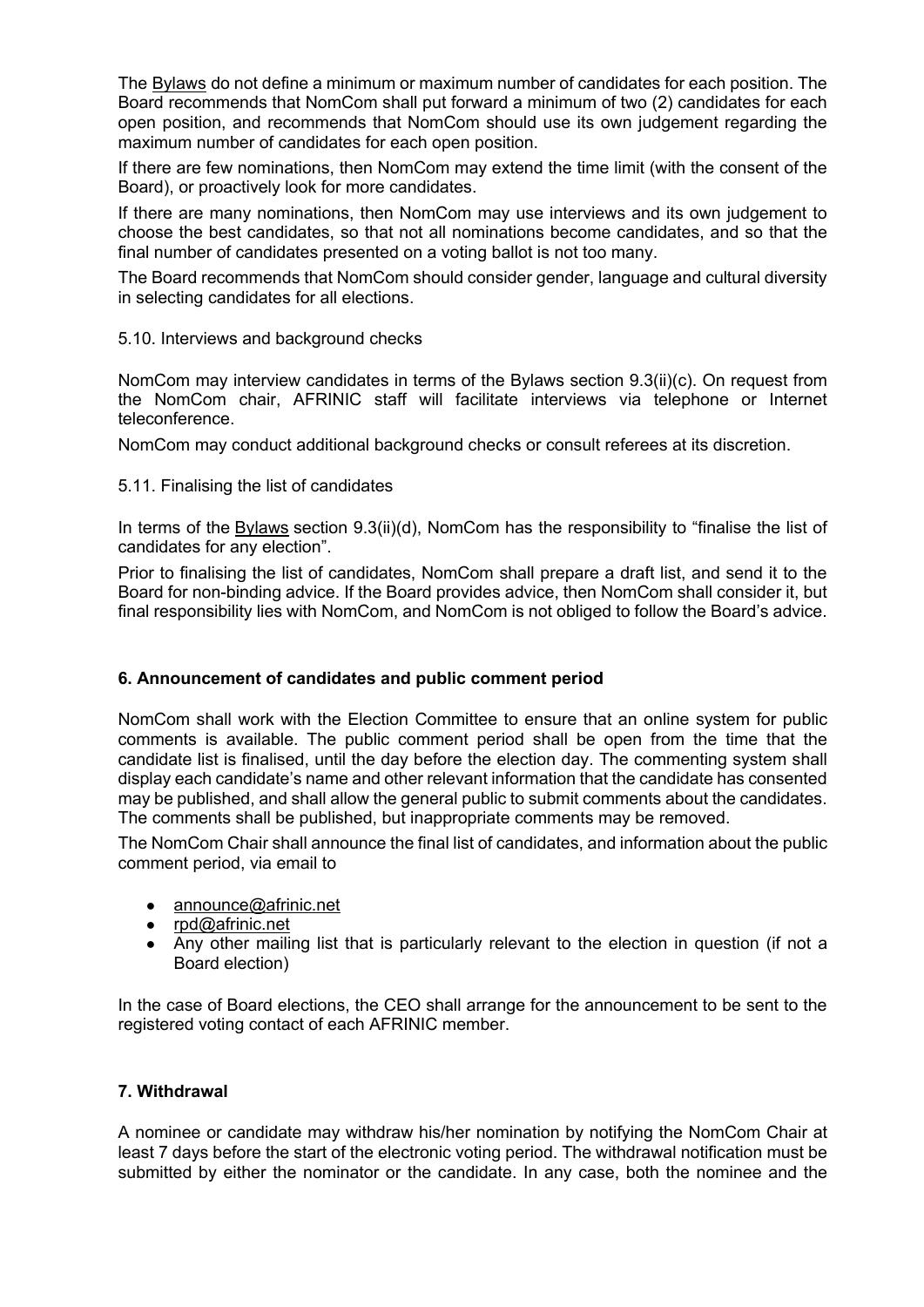candidate must be informed to verify and confirm the withdrawal before it can be formally accepted.

If a withdrawal is received too late, then the candidate will nevertheless appear on the ballot, but any votes for the candidate will be ignored when determining the winner of the election.

# **8. Voting**

Voting will be allowed both via an electronic voting platform, and via paper ballots. Proxies will be allowed for voting by paper ballot. The Board encourages the use of E-voting.

### 8.1. Eligibility to vote

Only organisations and persons fulfilling the following criteria are able to vote:

- Any AFRINIC Resource Member in good standing.
- All Registered Members.

A Resource member who is not a natural person may be represented by a person who is a registered contact for that organisation. This representation does not require a proxy. An eligible voter may be represented by a proxy, duly appointed by the member and duly approved by the CEO at least 24 hours prior to the Election Day and transmitted to the Chair of the Elections Committee.

In addition, the following criteria apply to votes cast by candidates:

- A candidate cannot carry a proxy (Section 12.12(ix) of Bylaws).
- A candidate can carry the votes of the Resources Members they formally represent, having been registered as one of the organisation's contact persons for at least 12 months before the election date or since that organisation's commencement of membership if less than 12 months old. The MyAFRINIC portal will be the source of membership status for all eligible voters.
- A candidate without a valid membership status cannot vote. AFRINIC Board

### 8.2. Proxies

An organisation that is not able to send a representative to attend the face-to-face meeting can give its voting rights to a proxy (per Sections 12.11 and 12.12 of the AFRINIC bylaws ) by filling the proxy form available from the member's profile within the MyAFRINIC portal . Proxy forms will be available at the same time as electronic voting opens.

The form must be downloaded, signed and a copy must be sent by e-mail to the elections committee (ecom at afrinic dot net) not later than 24 hours before the election date. When a proxy is issued, the member loses the ability to cast an electronic vote.

- No member entitled to vote shall carry more than 5 proxies during the said election (Ref. section 12.12 (iiiv) of the bylaws ). Historically, this has been interpreted to mean that a person may vote on behalf of any number of members for which the person is a registered contact (where no proxy is required), but a person may not carry more than 5 proxies.
- No Candidate to the election of Director of the Company shall act as proxy for any member during such an election (Ref. section 12.12(ix) of the bylaws ).
- A proxy instrument can also be printed on the official and actual letterhead of the Member organization.
- The paper document embodying the proxy instrument must be duly signed by: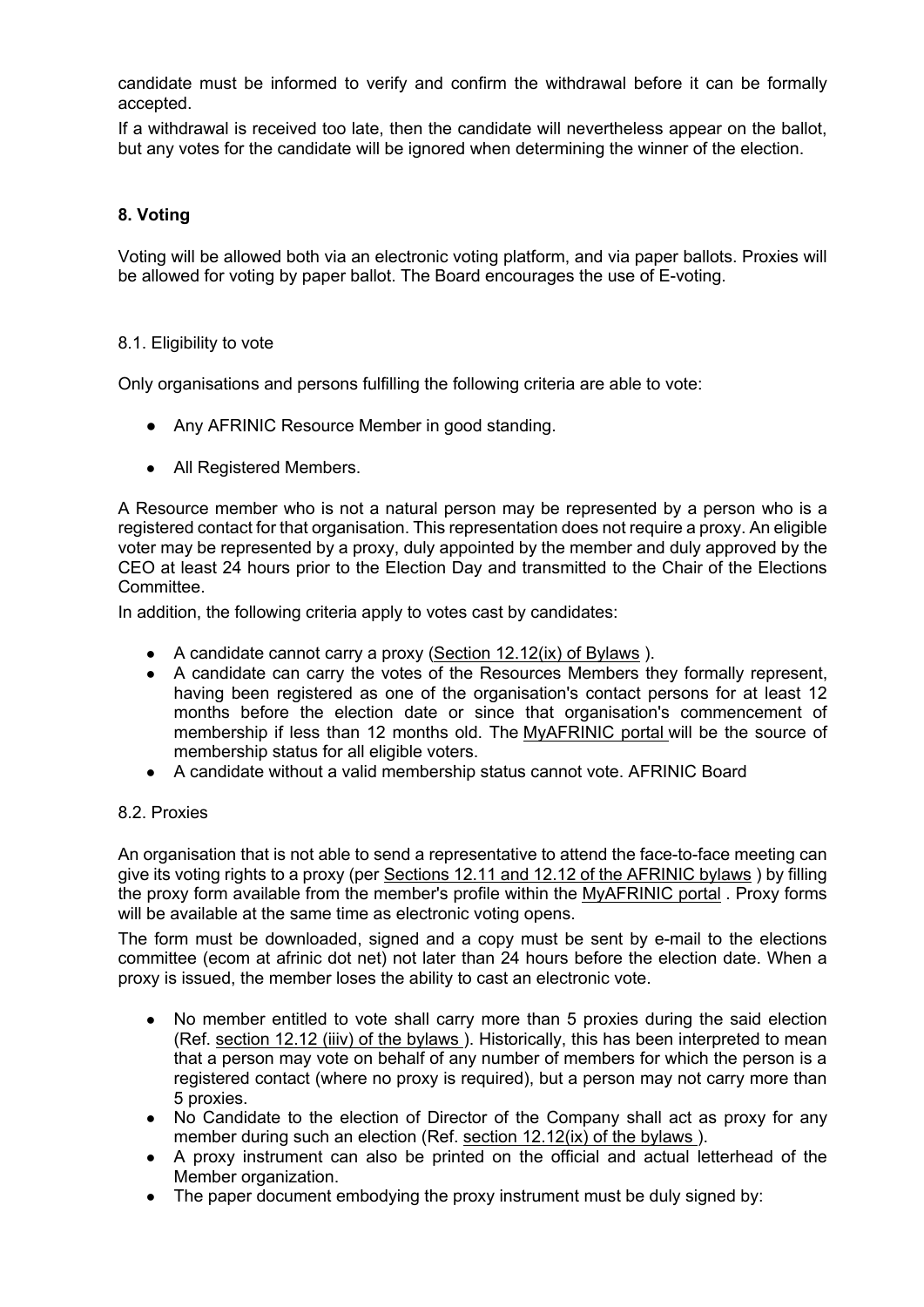- $\circ$  Either a registered administrative contact of the Member. (For the avoidance of doubt, AFRINIC's database shall be used for counter verification), or:
- $\circ$  A director of the company, on whose letterhead the paper proxy document has been printed, and whose name is listed on the said letterhead.
- The affixing of Company seals to the paper proxy instruments is not mandatory.
- Members who are natural person and who do not have a letterhead are exempted from the obligation of printing the proxy instrument on a letterhead.

# 8.3. Electronic Voting

The electronic voting platform is integrated with MyAfriNIC portal , and will be accessible only to members in good standing.

The following will apply to e-voting:

- The e-voting ballots have the same candidates and choices as the paper ballots.
- Starts at least 7 days before AGMM date.
- Ends at the same time as the close of voting via paper ballot.
- "Trustees" that are setup to unlock and tally the e-vote system shall consist of the AFRINIC CEO, NomCom Chair, and the AFRINIC Legal Counsel.
- E-votes are tallied using the e-voting tallying system. Results are signed by the trustees.

### 8.4. Paper Ballot on Election Day

The voting conducted during the Annual General Members' Meeting is carried out via paper ballots containing a list of candidate names.

Prior to the vote, all members present or participants holding a proxy will be required to register and validate their membership status. Election Committee staff will apply a stamp and signature to each ballot paper when it is issued. Ballot papers without the stamp and signature will not be valid.

- Voters should only vote for one option/candidate per seat. Each mark on a ballot paper represents one vote. A ballot with more than one mark per seat will be considered spoilt, and not be counted.
- This will be a secret ballot election. An inclusion of any personal data on the ballot paper will invalidate the vote and will be counted as spoilt.
- Elections will be closed as soon as the last member or proxy present in the meeting room casts his/her vote.

### 8.5. Other considerations on election day

In terms of the Bylaws section 9.3(b), NomCom shall "have general responsibility for, and shall supervise the conduct of the polls by the Election Committee on election day." In terms of the Bylaws section 10.1, the Election Committee has various duties. The NomCom chair shall work with a member of the Election Committee designated by the CEO to ensure that the election proceeds smoothly.

The Bylaws are not specific on the detailed proceedings during an election. The NomCom has general responsibility in terms of Bylaws section 9.3(b), but the Election Committee also has responsibilities in terms of Bylaws section 10. The Board suggests the following procedure:

- NomCom introduces the election, describes the responsibilities and the term;
- NomCom gives each candidate a chance to speak and interact with members if required;
- Election Committee performs the election;
- Online voting should close at the same time as in-person voting closes;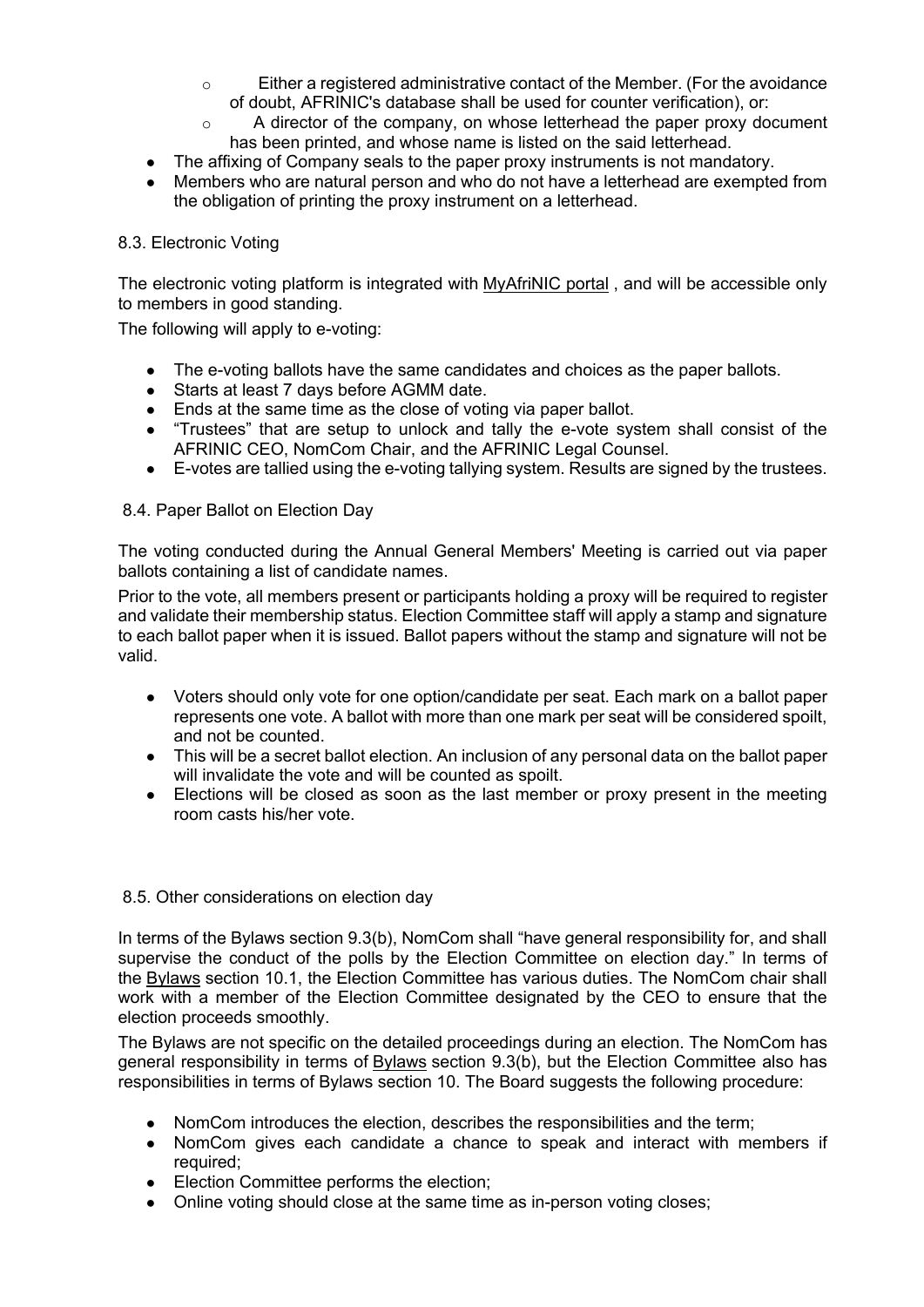- Votes are counted;
- Election Committee reports the result to NomCom chair;
- NomCom chair announces the result.

8.6. Counting of votes and determination of winners

A representative of the NomCom, and members of the Election Committee present during the AGMM, in addition to not more than four (4) volunteers from the other RIRs present, shall count the paper votes.

Counts from electronic voting shall be added to counts from paper ballots to determine the final counts. The abstentions must be recorded while tallying, both via e-voting and with paperballots.

In the event of a tie for an open seat, voting for that seat will be repeated, only by paper ballot and ignoring any e-voting results, until there is a winner.

For each seat, the candidate who receives the most votes shall be the winner.

Disputes shall be resolved in terms of Article 10.2 of the Bylaws.

### **9. Announcement of result**

The Chair of the NomCom will announce the election results, including the number of electronic votes and paper ballot votes for each candidate.

The CEO shall send the final results by email not more than 48 hours after the election to:

- announce@afrinic.net
- members-discuss@afrinic.net
- rpd@afrinic.net

The election results shall be simultaneously published on the AFRINIC website.

### **10. Election timeline**

The following timeline shall be used as far as practical. Staff should fill in specific dates every year. Minor deviations do not need to be approved by the Board.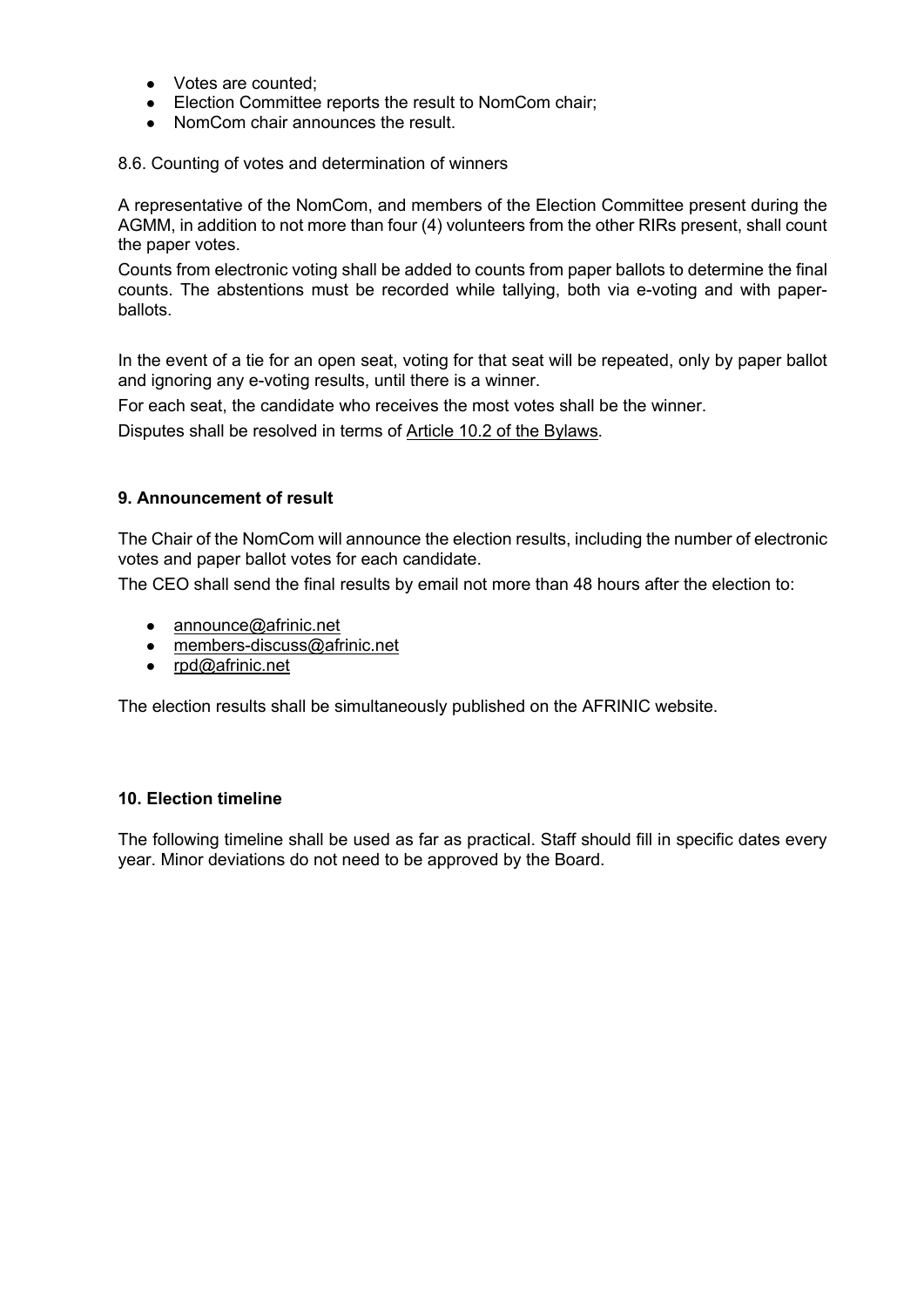| Days to                                         |                      |                                                      |  |
|-------------------------------------------------|----------------------|------------------------------------------------------|--|
| Election                                        | <b>Activity Date</b> | Activity                                             |  |
|                                                 |                      |                                                      |  |
| NOMCOM APPOINTMENT TIMELINE                     |                      |                                                      |  |
| 143                                             | 22-Jan-20            | Board Decision to Call for Volunteers to NomCom      |  |
|                                                 |                      | Publication and Announcement of the Call for         |  |
| 141                                             | 24-Jan-20            | Volunteers                                           |  |
|                                                 |                      | Closure of the Call for Volunteers; Board review of  |  |
| 124                                             | 10-Feb-20            | received volunteers                                  |  |
|                                                 |                      | Board decision (& transmission to staff) on selected |  |
| 122                                             | 12-Feb-20            | volunteers                                           |  |
|                                                 |                      | Publication and Announcement of Selected             |  |
| 120                                             | 14-Feb-20            | Volunteers                                           |  |
| 106                                             | 28-Feb-20            | Election of NomCom Chair                             |  |
| 103                                             | 02-Mar-20            | Announcement of Elected NomCom Chair                 |  |
|                                                 |                      |                                                      |  |
| <b>BOARD NOMINATION &amp; ELECTION TIMELINE</b> |                      |                                                      |  |
|                                                 |                      | Send Nomination Information to AFRINIC Staff for     |  |
| 88                                              | 17-Mar-20            | publication                                          |  |
| 86                                              | 19-Mar-20            | <b>Publication of Nomination Information</b>         |  |
| 86                                              | 19-Mar-20            | Open Candidate Nomination Period                     |  |
| 56                                              | 18-Apr-20            | <b>Close Candidate Nomination Period</b>             |  |
| 54                                              | 20-Apr-20            | Send Received Nominations to Board for Approval      |  |
|                                                 |                      | Board Review & Transmittance of Approved             |  |
| 52                                              | 22-Apr-20            | Nominations to NomCOM                                |  |
|                                                 |                      | Start Review period of (Board Approved)              |  |
| 50                                              | 24-Apr-20            | Nominations                                          |  |
| 40                                              | 04-May-20            | End Review period of nominations                     |  |
|                                                 |                      | Prepare and send final candidate slate to Board for  |  |
| 39                                              | 05-May-20            | "Review" and "Non-binding advice"                    |  |
| 37                                              | 07-May-20            | Board-reviewed slate sent back to NomCom             |  |
|                                                 |                      | Prepare and send final candidate slate to staff for  |  |
| 36                                              | 08-May-20            | publication                                          |  |
|                                                 |                      | Staff Publication of final candidate Slate &         |  |
| 34                                              | 10-May-20            | candidate information comment pages                  |  |
|                                                 |                      | Announcement of Final candidate slate & opening      |  |
| 30                                              | 14-May-20            | of public comments period                            |  |